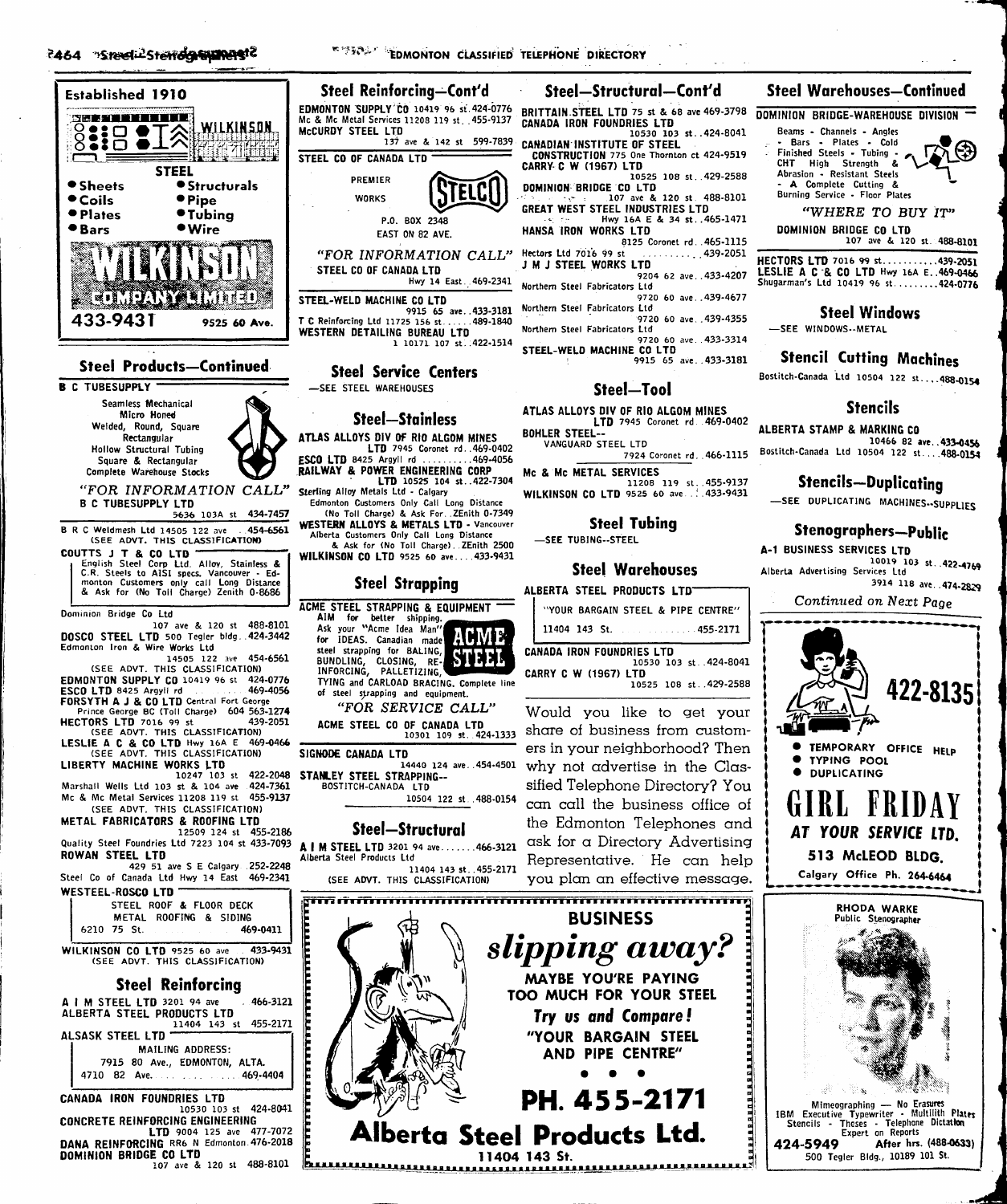6 10128 103 st. 424-4166

**Storage-Grain-Equipment** 

Storage-Household Goods

FURNITURE & HOUSEHOLD EFFECTS

SAFELY STORED

11350 110A Ave..............424-4347

Cars, Trucks, Trailers,

Construction

Equipment

VEHICLES INSURED WHILE IN STORAGE

**LOW RATES** 

170 St. & 118 Ave. . 489-7171 - 489-0796

B & H Moving Co Ltd 5603 92 ave....466-3275

Offers Finest in Storage

**Pallet Vault Storage** 

424-0326

See Display Ad

LTD

-SEE GRAIN STORAGE EQUIPMENT

ALBERTA MOVING & STORAGE

AUTOMOBILE STORAGE SERVICES

#### Stenographers-Public-Cont'd Stenographers—Public—Cont'd Manpower Services (Edmonton) Ltd ALLIED ANSWERING SERVICES (1966) LTD STENO SERVICE TRUSDALE SECRETARIAL SERVICES " **LETTERS** PUBLIC STENOGRAPHY, MAILING INVOICES, ETC. SERVICE & MIMEOGRAPHING **BOOKKEEPING SERVICE** 217 11803 125 St..........454-7534 **TELEPHONE SURVEYS** XEROX COPY SERVICE VICTOR BETTER BUSINESS SERVICES **GESTETNER COPY SERVICE**<br>"FOR INFORMATION CALL" ECCLO WEAPER WATER RIGHT WATER RIGHT NEWSTERS (SEE ADVT. THIS CLASSIFICATION) Allied Answering Services (1966) Ltd upst 10518 82 ave. . 433-1441 **ASTOR SECRETARIAL SERVICE PUBLIC STENO — MIMEOGRAPHING<br>TELEPHONE ANSWERING — COPYING<br>11402 105 AVe........................424-3313** CENTRAL PERSONNEL SERVICES LTD 10287 101 st. 429-5951 Central Personnel Services Ltd 641 Tegler bidg..429-6291 CENTRAL SECRETARIAL SERVICES LABELS MARY V. GOGAL - OVER 20 YRS. IN CITY Auto Typing - Tapes - Theses - Statistics<br>
We Telephone Dictation<br>
"Telephone on a Typewriter<br>
We Can Do It Professionally" Barry Bldg. (Across from the Bay) 212 10128 103 St.............422-3861 DEPENDABLE SECRETARIAL SERVICES LTD TELEPHONE. DICTATION: TYPING OFFSET MIMEO-**GRAPHING, COMPLETE** MAILING SERVICE "FOR INFORMATION CALL" DEPENDABLE SECRETARIAL SERVICES LTD 712 Empire bldg. . 424-5609 EDMONTON PROFESSIONAL SECRETARIAL Fast Efficient Typing Service, SERVICES LTD<br>Plastic Binding, Stencil<br>Typing, Electronic Stencils & Art Work, Mimeo & Offset Duplicating, Xerox Copying, Newsletters, Bulletins, Bro-<br>chures & Booklets, Specification Typing & Meter Mailing. "FOR INFORMATION CALL" EDMONTON PROFESSIONAL SECRETARIAL SERVICES LTD 100 Royal Bank bldg. . 422-5585 **EXECUTIVE GIRL (1967) LTD** FLETCHER L R 10649 124 st.......488-1057 Girl Friday At Your Service Ltd 513 McLeod bidg. . 422-8135 (SEE ADVT. THIS CLASSIFICATION) Girl Friday At Your Service Ltd 513 McLeod bldg. 422-7233 HELPMATE SECRETARIAL & **BOOKKEEPING SERVICE SECRETARIAL**  $\pmb{\delta}_i$ helpmate **BOOKKEEPING SERVICES** "FOR SERVICE CALL" Marvel Stoker Products Co Ltd HELPMATE SECRETARIAL & **BOOKKEEPING SERVICE** 218 10201 104 st. . 422-6770 **LUCK MISS DOROTHY** PUBLIC STENOGRAPHER - MULTILITHING 303 10805 82 Ave. . . . . . . . . . . . 439-0294 If no answer call.. . . . . . . . . . . 439-0497 MAGTYPE SERVICES . "DIAL and DICTATE"

10518 82 Ave. . . . . . . . . . . . . . . 439-1378

**Steps-Pre-Fabricated** Western Installation Co 12944 123 st. . 454-5981 **Stereophonic Sound Equipment** -SEE HIGH FIDELITY SOUND EQUIPMENT **Stickers** -SEE ADVERTISING SPECIALTIES also **Stock & Bond Brokers** AMES A E & CO LTD 828 Royal Bank bldg..429-4311 ANNETT MACKAY LTD<br>1106 Empire bldg. 424-0391 BONGARD LESLIE & CO LTD grd fir 10126 100 st. . 429-3341 BURNS BROS & DENTON LTD 1020 Royal Bank bidg..429-6131 Doherty Roadhouse & McCualg Bros Mezz Fir Royal Bank bidg. . 429-4991 DOMINION SECURITIES (ALTA) LTD 701 9990 Jasper ave...424-0337 Equitable Securities Canada Ltd 300 Empire bidg. . 429-1262 GAIRDNER & CO LTD 610 One Thornton ct..429-4771 Layton James S 10126 100 st..........422-4855<br>McLEOD YOUNG WEIR & CO LTD<br>400 Bank of Montreal bldg..422-1104 MIDLAND-OSLER SECURITIES LTD 1012 Empire bldg. . 429-4611 PACIFIC WESTERN SECURITIES LTD 507 Empire bldg. . 424-7181 Pitfield Mackay Ross & Co Ltd 10160 100A st. . 422-2146 PYRCH & CO LTD 604 10080 Jasper ave. . 422-1685 RICHARDSON SECURITIES OF CANADA<br>10053A Jasper ave. .424-0231

Royal Securities Corp Ltd 508 Royal Trust bldg. 422-8196 Sydie Sutherland & Ritchie Ltd 1520 Royal Bank bldg. . 429-5131 WOOD GUNDY SECURITIES LTD

401 10049 Jasper ave. . 422-2118

## **Stock Investments**

-SEE INVESTMENTS--MISCELLANEOUS also STOCK & BOND BROKERS

**Stock Yards** 

SEE LIVESTOCK YARDS

**Stoker Refractories** -SEE REFRACTORIES

## **Stokers-Domestic**

5735 97 st. 439-2961

We in the telephone business never forget that behind every telephone number there are people - people who depend on us for swift, accurate, dependable telephone service. It is our aim to keep service as courteous, as helpful and as friendly as we can make it.

Stokers—Industrial

Stephenson J R Ltd 14606 116 ave...455-3939

Stone-Building -SEE STONE--NATURAL

**Stone-Crushed** BUSINESS SERVICES<br>12216 Jasper ave., 488-4840 DALES BROS DIV OF STEEL BROS<br>CANADA LTD

**RAIN-BO STONE** In Six Basic Colors FOR STUCCO WALLS & LANDSCAPING 9935 170 St. . . . . . . . . . . . . 489-2541

## **Stone Masons**

-SEE CONTRACTORS--STONE

#### **Stone-Natural**

ALBERTA LIMESTONE CO CONGDON VAN & STORAGE (EDMONTON) 11719 46 ave. 434-6833<br>PLANET SALES LTD 6031 103 st....434-2646 Zupet Slauko 7407 88 ave...........469-0314

#### Storage

-SEE STORAGE--HOUSEHOLD GOODS

#### **Storage Garages** -SEE GARAGES--STORAGE

Few people wander around looking for who sells what they want to buy. They use these Many YELLOW PAGES.



YELLOW PAGES first.



" $1911$  -  $1968$ , 57 years of quality service to the moving public"

# FULLY SPRINKLER-PROTECTED WAREHOUSE

MODERN warehouse of FIREPROOF CONSTRUCTION gives you sure protection for all your nice things. Why risk loss or damage when it costs so little for service? Call us, too. for better Local or Long Distance Moving.

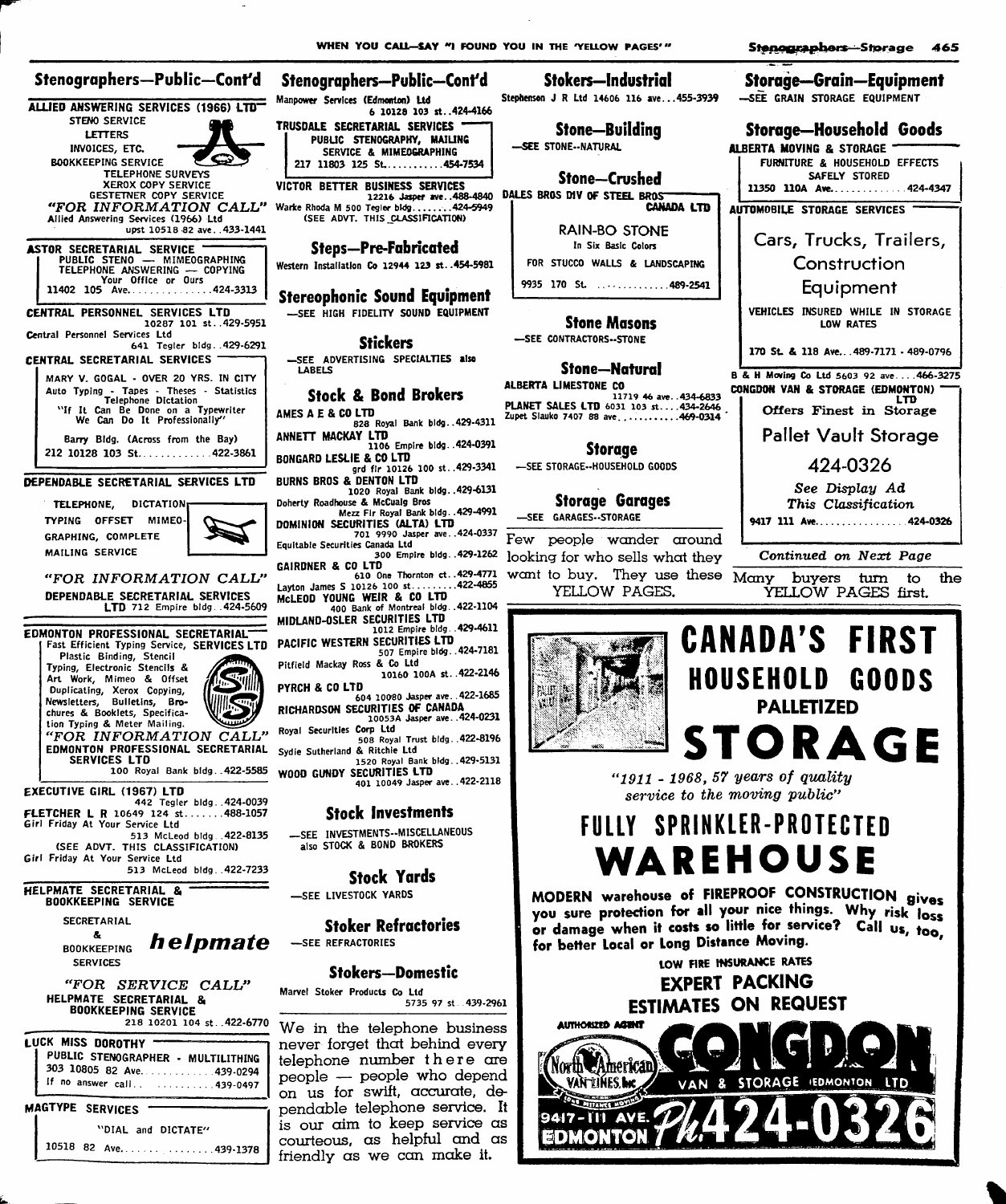

## -Continued -Continued RELIANCE MOVING & STORAGE CONTROLLANCE MOVING & STORAGE CONTROLLATE Congdon Van & Storage (Edmonton) Ltd 9417 111 ave..424-0326<br>SEE ADVT. THIS CLASSIFICATION FULLY PROTECTED<br>FULLY PROTECTED<br>14445 123 Ave. ...............454-4567 EDMONTON TRANSFER LTD 8830 126 ave. . 479-1955 ROBERTSON MOVING & STORAGE LTD<br>
5622 103A st. 434-3482<br>
SECURITY STORAGE DIV MOTORWAYS VAN<br>
LINES LTD 10625 92 st. 424-4144<br>
(SEE ADVT. THIS CLASSIFICATION)<br>
Universal Household Movers Ltd<br>
Universal Household Movers Ltd HILL THE MOVER SEE SECURITY STORAGE Division of Motorways Van Lines Ltd. 10625 92 St.................424-4144 Husky Moving & Storage (Div of Husky Transport)<br>Ltd) 9538 125 ave..474-4157<br>MacCOSHAM STORAGE & DISTRIBUTING<br>CO LTD 10301 109 st..422-6171 **SILENGER 2018**<br>
IA504 123 ave. 455-4147<br>
SEE ADVT. THIS CLASSIFICATION)<br>
WERNER'S MOVING SERVICE LTD<br>
14717 123 ave. 454-7678 (SEE ADVT. THIS CLASSIFICATION) Western Caravan 11350 110A ave....424-4347<br>Western Cartage & Storage (1962) Ltd<br>12010 111 ave..454-2431 Motor Truck Express Ltd<br>10128 105 ave. 424-0421 (SEE ADVT. THIS CLASSIFICATION) Western Moving & Storage I2010 111 ave..454-2431<br>12010 111 ave..454-2431<br>(SEE ADVT. THIS CLASSIFICATION) Phone for Advertising Rates. FOR DEPENDABLE SAFE FURNITURE With the Lowest Insurance Rates **Phone** 454-2431 12010 - 111 AVENUE AGENTS FOR **ALLIED VAN LINES LTD. COMMERCIAL STORAGE** UNIVERSAL NIISFHNI N **VERS** Store Your Furniture in Our Lock Up Pallets **Inspection Invited** Lowest Insurance Rates At Our Premises-<br>Trackage to Both Railways 14504 123 Ave. 455-4147 424-0421

**Storage-Household Goods**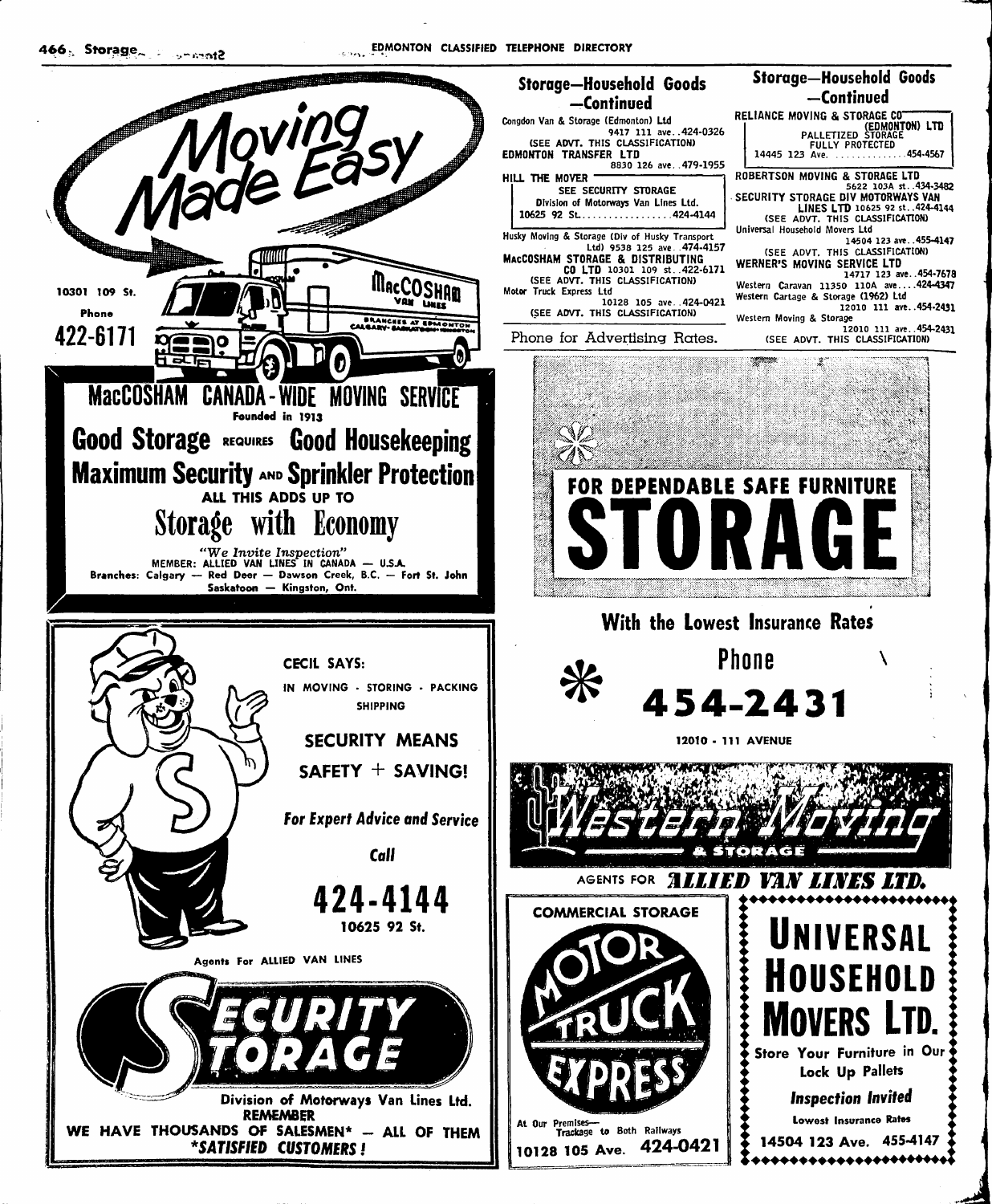WHEN YOU CALL-SAY "I FOUND YOU IN THE 'YELLOW PAGES'"

Storage-Surveyors 467

**TALINE REPORT OF A STATISTICAL CONTRACT CONTRACT OF A STATISTICAL CONTRACT OF A STATISTICAL CONTRACT OF A STATISTICAL CONTRACT OF A STATISTICAL CONTRACT OF A STATISTICAL CONTRACT OF A STATISTICAL CONTRACT OF A STATISTICAL** 

**E TATAR A TATAR A TATAR A TATAR DE SE DE 1999** 

Storage—Merchandise **Store Fronts-Continued** Suede Cleaning **Surgical Supplies--Continued** -SEE WAREHOUSES--MERCHANDISE-Ingram & Bell Ltd 8904 146 st..... 488-4487 -SEE LEATHER CLEANING ZIMMCOR **STANDARD SURGICAL SUPPLY LTD**<br>10543 124 st. 482-2676 **PUBLIC CURTAIN WALL** Standard Surgical Supply Ltd **Sugar Brokers** ر ...<br>10543 124 st. .482-2565<br>Stevens Alberta Co Ltd **Store Designers** METAL STORE **ZIMMCOR FRONTS SEE FOOD BROKERS** -SEE STORE PLANNING SERVICE EXTRUDED<br>ALUMINUM & 2nd fir 10010 102 ave. 422-1214 STAINLESS STEEL ENTRANCES **Suits-Ladies Store Fixtures STEEL DOOR FRAMES Surgical Supports** -SEE LADIES' READY-TO-WEAR also ALLIED STORE EQUIPMENT LTD "FOR INFORMATION CALL" **TAILORS** -SEE CORSETS Adjustable Store Hard-ZIMMCOR CO ware, Gondolas, Wall<br>Frames, Pegboard Hooks, ALLIED 760 One Thornton Ct. . 422-7665 **Sunday School Supplies Surplus Materials** Gospel Supplies & Recordings Ltd Binning Clips, etc. ALBERTA COMMERCIAL BRANCH 10016 101A ave. . 422-0422 Morgese Soriano Mannequins, Display Forms SURPLUS GOVERNMENT EQUIPMENT Garment Racks, Hangers, Custom Brass Display **Store Planning Service** Accessories, Detection Mirrors **Sundries** rr 10425 122 St.............488-7927 "FOR INFORMATION CALL" MCFARLANE STORE EQUIPMENT LTD Stanley Home Products of Canada Ltd Bi-Sell Supply Ltd Hwy 16 W. ...... 484-5571 STORE PLANNING. ALLIED STORE EQUIPMENT LTD 10819 126 st..488-4510 MERCHANDISING MCFARLANE 10010 102 ave 422-3225 Gold City Surplus Ltd 4502 118 ave....474-4143 SERVICES **INDEPENDENT SURPLUS & AUTO PARTS LTD Surety Bonds** Distributors for BARRIGAN WOODWARES LTD S.D.L. Steel Display Shelving Fit-Well SURPLUS GOODS -SEE BONDING COMPANIES Fixture Hardware & Beautiline Showcases MODERN COMMERCIAL & MACHINERY **FIXTURES** "WHERE TO BUY THEM" **BARRIGAN** AUTO PARTS - ELECTRIC MOTORS **Surgeons** INTERIORS FOR McFarlane Store Equipment Ltd OFFICE FURNITURE SEE PHYSICIANS & SURGEONS --11416 142 st. . 455-7730 ARMY BOOTS & CLOTHING ALL TYPES OF **SURGEONS** If Busy Call ..................455-8448 **NEW & USED** CAFES - STORES - RESTAURANTS **"FOR INFORMATION CALL"**<br>INDEPENDENT SURPLUS & AUTO<br>PARTS LTD 11007 102 st...424-4689 MCMURRAY STORE FIXTURES LTD **Surgical Supplies** "FOR INFORMATION CALL"  $11315$  154 st. 484-5605 AMERICAN STERILIZER CO OF CANADA BARRIGAN WOODWARES LTD LTD 11010 Jasper ave..454-3063 WESTERN SURPLUS SALES LTD 14515 118 ave 455-7151 **Stoves** DISPENSARIES LTD Tools & Machinery - Electronics CREATIVE INTERIORS & CONTRACT SALES -SEE RANGES ITD<br>
Interior Designers & Contractors<br>
Retail Stores & Hotel Interiors<br>
11031 166A St. Camping Equip. COLOSTOMY & ILEOSTOMY 9832 Jasper Ave..............422-8648 **Stoves-Cooking** Supplies & Surgical Supports SEE RANGES Retail Dept.<br>10832 Jasper Ave.............422-7188 **Surveyors Instruments** MCFARLANE WOOD PRODUCTS CO LTD HUGHES-OWENS CO LTD 10326 101 st 424-1151 Wholesale Dept.<br>10326 112 St. **Strainers** Complete Service 482-2234 **MCFARLANE** ELLIOTT INDUSTRIAL EQUIPMENT CO Continued on Next Page Manufacturers 4021 4 st S E Calgary...243-3265 Design & Merchandising Services Counters, Showcases, Wall Displays **Street Striping & Marking** Serving Retail Stores Since 1945 **Communication Service** "WHERE TO BUY THEM" -SEE TRAFFIC & ZONE MARKING SERVICE McFarlane Wood Products Co Ltd 11416 142 st 455-7730 If Busy Call  $\ldots$  . . . 455-8448 **Striping Service-Street** -SEE TRAFFIC & ZONE MARKING SERVICE MCMURRAY STORE FIXTURES LTD -RILEY'S **MANUFACTURERS Stucco Work** McMurray OF MODERN *<b><i><u>INTERNATIONAL ATALIANA</u>* EDMONTON PLASTERING & STUCCO **FIXTURES** REPRODUCTIONS LTD. All Types of Including a Complete Store Layout & Interior Plastering,<br>Lathing, Stucco **EDMONTON** Design Service & Re-Stucco **WILD** "WHERE TO BUY THEM" RESIDENTIAL - COMMERCIAL **SURVEY** McMurray Store Fixtures Ltd **RABONE FREE ESTIMATES** 11315 154 st. 484-5605 **INSTRUMENTS DIETZGEN** "FOR SERVICE CALL" WESTMOUNT OFFICE STORE FIXTURES **EDMONTON PLASTERING & STUCCO** HILGER & **NEW AND USED - SALES & RENTALS**<br>552 Jasper Ave. (1994) Priced 1999 2006 2 LTD 9826 91 ave. 439-4410 **WATTS** Redst<br>.9652 Jasper Ave **SUPPLIES TELLURO-Subdivision Planning** WRIGHT E J CENTRAL LTD **METER** -SEE LAND PLANNING SERVICE **DESIGNERS, MANU<sup>-</sup>ACTURER'S SELF<br>MODERN STEEL EQUIPMENT<br>MODERN STEEL EQUIPMENT<br>RUG - HARDWARE - STATIONERY - AU<br>ALL RETAIL CATEGORIES<br>Edmont Representative:<br>M. G. (Jerry) Smith** FULL REPRODUCTION SERVICES Sucker Rods-Oil Well Ph 429-5731 DRUG  $\cdot$  auto COROD MANUFACTURING LTD CANADA'S ONLY 10168 105 St., Edmonton SUCKER ROD MANUFACTURER<br>474 474 80 St. 6403 93A Ave. . . . . . . . . . . . . . 465-1186 474-1151 Corod Manufacturing Ltd 116 ave & 80 st. 474-2295 **Store Fronts** Corod Manufacturing Ltd **BOGARDUS WILSON LTD** 11631 80 st 474-2262 11224 143 st 455-9121 NORRIS W C PRODUCTS **CANADIAN PITTSBURGH INDUSTRIES** Manufactured by<br>ALBERTA OIL TOOL MODERN GLASS LTD 8520 106A ave...424-4184<br>PID 8520 106A ave...424-4184<br>PILKINGTON GLASS LTD

Division Dover Corp (Canada) Ltd 9530 60 Ave. . . . . . . . . . . . . . . 439-3941

10136 111 st. 488-7201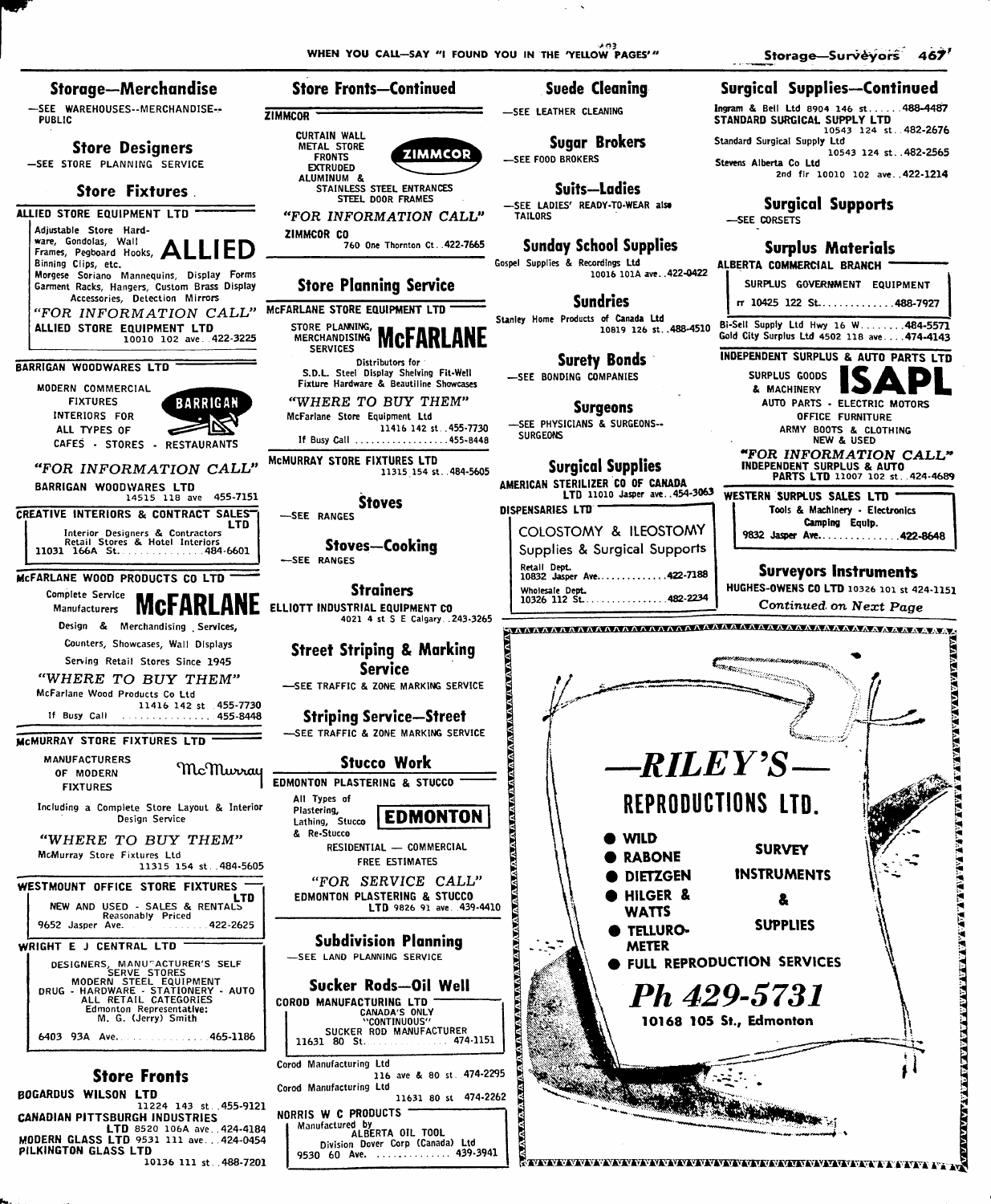| Surveyors-Land                                                                                            | <b>Surveyors-Land-Continued</b>                                                                                      | <b>Sweepers-Street</b>                                                             |
|-----------------------------------------------------------------------------------------------------------|----------------------------------------------------------------------------------------------------------------------|------------------------------------------------------------------------------------|
| BERTA LAND SURVEYORS                                                                                      | ALL-CAN ENGINEERING & SURVEYS LTD                                                                                    | G & J PARKING LOT MAINTENANCE LTD                                                  |
| Authority to use the<br>LS.<br>title "Alberta Land                                                        | Land Surveyors                                                                                                       | CONTRACT SWEEPING                                                                  |
| Surveyor" is granted<br>by law.                                                                           | Consultants In                                                                                                       | Large or Small Paved Areas<br>Streets & Warehouses - Free Estimates                |
| Only Registered Alberta Land Surveyors are<br>authorized to conduct legal boundary surveys<br>in Alberta. | Civil Engineering                                                                                                    | 13503 78 St. 476-6895                                                              |
| "MEMBERS"                                                                                                 | In Alberta, British Columbia, Manitoba,<br>Saskatchewan & North West Territories<br>Well Sites - Pipe Line - Legal & | <b>P &amp; P SWEEPING &amp; SNOW REMOVAL</b>                                       |
| <b>ALBERTA SURVEYING SERVICES LTD</b><br>1 9434 111 ave477-7375<br>W. Kiriak, res474-4814                 | Industrial Surveys & Pipe Line Location                                                                              |                                                                                    |
| B. Rachansky, res422-6502<br>ALL-CAN ENGINEERING & SURVEYS                                                | 614 10201 104 St  422-2215                                                                                           | <b>CONTRACT WORK</b>                                                               |
| LTD 614 10201 104 st 422-2215<br>R. J. Moen, res Calgary  272-5247                                        | Allied Engineering & Surveying Services Ltd<br>10631 96 st. 424-1996<br>Associated Engineering Services Ltd          | YEAR ROUND<br><b>SERVICE</b>                                                       |
| W. H. Jones, res Calgary  252-0912<br>ALLIED ENGINEERING & SURVEYING<br>SERVICES LTD 10631 96 st 424-1996 | 12225 105 ave488-0961<br>Canadian Engineering Surveys Ltd                                                            | "FOR SERVICE CALL"                                                                 |
| Wm. E. Boytzun, res434-8070<br>ASSOCIATED ENGINEERING SERVICES                                            | bsmt 10275 Jasper ave. 424-7385<br>Cherwonick Surveys Ltd 8507 118 ave. . 477-2423<br>Doze & Heacock Surveys Ltd     | P & P SWEEPING & SNOW REMOVAL<br>Bsmt 6318 112 st. 434-1134                        |
| LTD 12225 105 ave488-0961<br>E. I. Carefoot, res455-2209                                                  | mn fir 9108 112 ave479-3087<br>Dozzi & Smith Surveys Ltd                                                             | <b>Sweeping Compounds</b>                                                          |
| CANADIAN ENGINEERING SURVEYS<br>LTD bsmt 10275 Jasper ave 424-7385<br>D. R. Sutherland res 433-8466       | 12415 Stony Plain rd. 488-5018<br>Dozzi & Smith Surveys Ltd                                                          | DOMINION BROKERAGE LTD                                                             |
| William Iwaschuk, res434-7539<br>CHERWONICK SURVEYS LTD                                                   | 12415 Stony Plain rd. 488-2710<br>Duemler C W & Associates Ltd<br>2 10140 142 st. 488-7741                           | 10561 111 st422-1854<br>HOTEL EQUIPMENT & SUPPLY CO LTD<br>9635 102A ave422-2264   |
| 8507 118 ave. 477-2423<br>CUFF $C$ T 10010 100 st                                                         | Gillmore Surveys Ltd 10815 52 st 469-1188<br>Hamilton & Olsen Surveys Ltd                                            | HUB CITY GATEWAY SALES<br>16002 118 ave489-2212                                    |
| Peace River 624-3797<br>DOZE & HEACOCK SURVEYS LTD<br>mn flr 9108 112 ave479-3087                         | 9675 102A ave. 424-7158<br>Hardy R M Associates Ltd<br>10214 112 st 482-3494                                         | <b>Swimming Pool Builders</b>                                                      |
| G. K. Heacock, res466-3389<br>J. W. Doze, res433-9608                                                     | Hill J W 13812 Buena Vista rd488-7457<br>Lukomskyj M 3 10168 100 st  422-4261                                        | Aqua Pool Equipment Ltd 10548 109 st 422-1451<br>Bruce Robinson Electric (Edm) Ltd |
| DOZZI & SMITH SURVEYS LTD<br>12415 Stony Plain rd 488-5018                                                | MIDWEST SURVEYS 9608 82 ave433-1595<br>Midwest Surveys 9608 82 ave433-0330                                           | 149 st & 115 ave 455-7171<br>(SEE ADVT. THIS CLASSIFICATION)                       |
| 12415 Stony Plain rd 488-2710<br>J. K. Smith, res489-0153<br>A. S. Dozzi, res489-7042                     | Northern Survey Services Ltd<br>12911 134 st. 455-9253<br>Osco Engineering Ltd 8515 Coronet rd. 469-1234             | CAMBRIAN CONSTRUCTION LTD                                                          |
| H. Engler, res  454-8413<br>DUEMLER C W & ASSOCIATES LTD                                                  | Osco Engineering Ltd 8515 Coronet rd. 469-1236<br>Structural Engineering Services Ltd                                | Controlled Concrete Pools<br>Engineered to Highest                                 |
| 2 10140 142 st 488-7741<br>C. W. Duemler, res  488-4969                                                   | 10214 112 st. 424-5105<br>Underwood J B & Associates Ltd                                                             | Standards                                                                          |
| FRANCL W J & ASSOCIATES<br>CONSULTING ENGINEERING LTD                                                     | 8925 82 ave .469-6722<br>Underwood J B & Associates Ltd<br>8925 82 ave. 466-7337                                     | Vince Walters - Mgr.                                                               |
| 204 11445 124 st. 454-9602<br>GILLMORE SURVEYS LTD<br>10815 52 st. 469-1188                               | UNDERWOOD MCLELLAN & ASSOCIATES LTD<br>222 Admin Bldg Edm Industrial Airport 454-8505                                | 10583 115 St. 429-5705<br>CITADEL CONTRACTING LTD                                  |
| D. B. Gillmore, res 469-1188<br>HAMILTON & OLSEN SURVEYS LTD                                              | Usher W D & Associates Ltd<br>780 One Thornton ct429-2561                                                            | 11402 105 ave. 422-0141                                                            |
| 9675 102A ave. 424-7158<br><b>HILL J W</b> 13812 Buena Vista rd. 488-7457                                 | Walker Newby & Associates Ltd<br>10123 107 ave424-0565<br>White Hosford & Impey Ltd 9922A Richmond ave               |                                                                                    |
| LUKOMSKYJ M 3 10168 100 st422-4261<br>M. Lukomskyj, res  488-9414<br>MIDWEST SURVEYS 9608 82 ave 433-1595 | (Collect) Grande Prairie. 532-5362                                                                                   | Listings of This Classification                                                    |
| S. Rudovics, res 433-1595<br>L. W. Breton res  455-5305                                                   | Surveyors-Oil Well                                                                                                   |                                                                                    |
| OSCO ENGINEERING LTD<br>8515 Coronet rd 469-1234                                                          | -SEE OIL WELL SURVEYORS                                                                                              | SWIMMING POOL<br><b>BUILDERS</b>                                                   |
| STEWART WEIR STEWART & WATSON<br>10551 123 st. 482-5536                                                   | Surveys—Aerial                                                                                                       |                                                                                    |
| C. H. Weir, res488-4128<br>R. J. Watson, res 488-1689                                                     | -SEE AERIAL SURVEYS                                                                                                  | Continued on Next Page                                                             |
| A. G. Stewart, res 488-2646<br>UNDERWOOD J B & ASSOCIATES LTD                                             | Surveys—Marketing<br>--SEE MARKETING RESEARCH                                                                        |                                                                                    |
| 8925 82 ave469-6722<br>UNDERWOOD McLELLAN & ASSOCIATES<br>LTD 222 Admin bldg                              |                                                                                                                      |                                                                                    |
| Edm Industrial Airport 454-8505<br>USHER W D & ASSOCIATES LTD                                             | Sweepers—Domestic<br>-SEE VACUUM CLEANERS--DOMESTIC                                                                  | Tired of walking all around                                                        |
| 780 One Thornton ct. . 429-2561<br>W. D. Usher, res  434-3592<br>A. J. Edwards, res434-0598               | Sweepers—Industrial                                                                                                  | looking for a certain item?                                                        |
| C. J. Nederveen, res454-7179<br>WALKER NEWBY & ASSOCIATES LTD                                             | <b>MAINTEK POWER SWEEPERS--</b><br>PLANT MAINTENANCE EQUIPMENT LTD                                                   | <b>LET YOUR</b>                                                                    |
| 10123 107 ave. 424-0565<br>G. C. Walker, res599-6838                                                      | 3675 W 4 ave Vancouver B C. 604 733-9141<br>TENNANT POWER SWEEPERS--                                                 | FINGERS<br>DO THE                                                                  |
| L. R. Newby, res Calgary  242-2658<br>R. J. Fulton, res 439-6526                                          | MUMFORD MEDLAND LTD<br>10809 105 ave424-0088                                                                         | WALKING                                                                            |
|                                                                                                           | WAYNE POWER SWEEPERS                                                                                                 |                                                                                    |

Alberta Surveying Services Ltd 1 9434 111 ave. 477-7375

YELLOW PAGES.

WAYNE POWER SWEEPERS-- ROSS JOHN H & CO LTD 11214 143 St..454-4561

Open evenings? If you're trying YELLOW PAGES . . . meeting to find  $\alpha$  dealer that stays open place of buyers and sellers. evenings just consult these Buyers use 'Yellow  $P \alpha g$ e Street' more than Main Street.



468 SURVEVORS-SWIRINING SOME SEDMONTON CLASSIFIED TELEPHONE DIRECTORY Surveyors Instruments-Cont'd  $=$   $\overline{A L}$ LYSEK'S SURVEY SUPPLIES Kem Theodolites & Levels, Lufkin Tapes, YSEK Instrument Rentals, Imperial Drafting Papers "FOR INFORMATION CALL" Lysek's Survey Supplies 4 10014 109 St. .424-7438 NORDRAFT REPROGRAPHICS LTD LEVELS, TRANSITS, THEODOLITES COMPLETE FIELD EQUIPMENT 10652 101 St. . . . . . . . . . . . . . . 424-5136 Riley's Reproductions Ltd 10168 105 st. .429-5731<br>(SEE ADVT. THIS CLASSIFICATION) SMYTHE GEORGE SURVEY SUPPLIES<br>Instruments - Wooden & Iron Stakes<br>Field Equipment 7603 104 St. . . . . . . . . . . . . . 433-3335<br>Res 433-7143 WADE NORMAN CO LTD Engineering & Drafting Supplies Commercial Reproduction Zeiss Surveying Instruments 10554 109 St. . . . . . . . . . . . . . . 429-3307 Surveyors Instruments —Repairing **MICRO & SURVEY INSTRUMENTS SERVICE"** CERTIFIED WILD REPAIR SERVICE REPAIRS TO ALL OTHER MAKES Bsmt 10014 109 St...........422-4744 NORDRAFT REPROGRAPHICS LTD SERVICING ALL MAKES OF OPTICAL & SURVEY INSTRUMENTS 10652 101 St. . . . . . . . . . . . 424-5136 NORTHLAND OPTICAL INSTRUMENT REPAIRS SURVEYING & ENOINEERING INSTRUMENTS MICROSCOPES - BINOCULARS 2nd Fir 10652 101 St..........422-0160 NORTHWEST INDUSTRIES LTD COLLIMATION & nw **OVERHAUL** SURVEY INSTRUMENTS & MICROSCOPES "FOR INFORMATION CALL" NORTHWEST INDUSTRIES LTD Hangar 14 Edm Industrial Airport 455-3161 Wade Norman Co Ltd 10554 109 st . . .429-3307 STEN<br>JR S*EAT*  $SEA7$ B E L7-